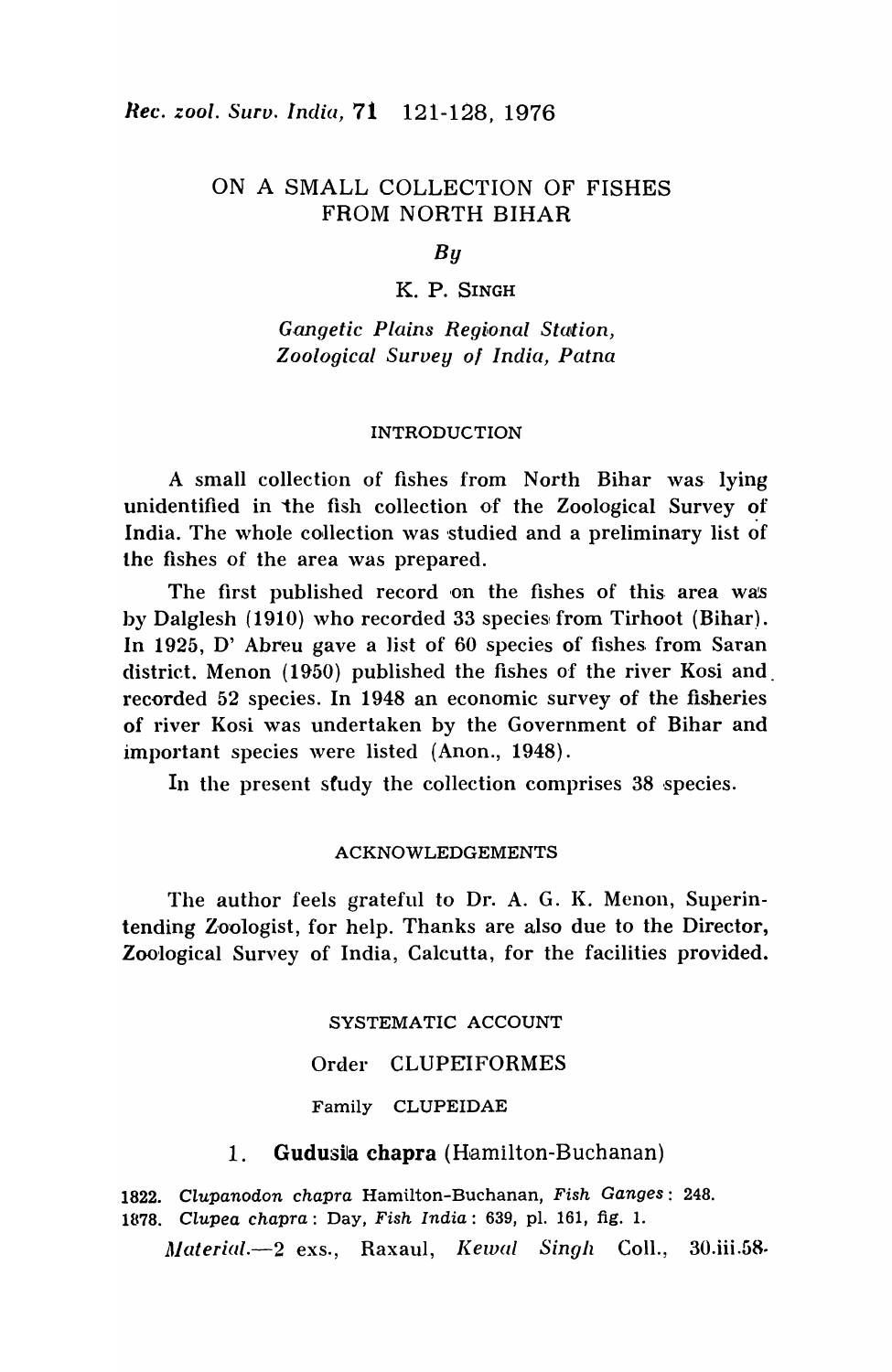## Order CYPRINIFORMES

Family CYPRINIDAE

# 2. Amblypharyngodon mola (Hamilton-Buchanan)

1822. Cyprinus mola Hamilton-Buchanan, Fish Ganges: 334, 392.

1878. Amblypharyngodon mola: Day, Fish India: 555, pI. 135, fig. 4. *il-laterial.-3* exs., Purnea; 2 exs., Raxaul, *Kewal* Singh ColI.,

30.iii.5S.

# 3. Aspidoparia morar (Hamilton-Buchanan)

*1822.* Cyprinus morar Hamilton-Buchanan, Fish Ganges: 264, 38!. 1878. Aspidoparia morar: Day, Fish India: 585, pl. 146, fig. 4. *Material.-l* ex., Raxaul, *Kewal* Singh ColI., 30.iii.5S.

# 4. Barilius bendelisis (Hamilton-Buchanan)

1807. Cyprinus bendelisis Hamilton-Buchanan, Journey Mysore, 3: 345. 1878. Barilius bendelisis: Day, Fish India: 590, pl. 148, fig. 7-9. *Material.*-5 exs., Biratnagar, 25.xi.48.

# 5. **Barilius barna** (Hamilton-Buchanan)

*1822.* Cyprinus barna Hamilton-Buchanan, Fish Ganges: 268, 384. 1878. Barilius barna: Day, Fish India: 592, pI. 148, fig. 1-2. *Material.*—4 exs., Champaran, Gandak river at Tribeni.

# 6. Chela laubuca (Hamilton-Buchanan)

1822. Cyprinus laubuca Hamilton-Buchanan, Fish Ganges: 260, 280. 1878. Perilampus laubuca: Day, Fish India: 598, pl. 151, fig. 5. 1945. Chela laubuca, Smith, Bull. U. S. Nat. Mus., 188:81-82.

*Malerial.-l* ex., Saran dist., Jharai river near Bathwonia Ghat, 30.x.47.

# 7 Danio devario (Hamilton-Buchanan)

*1822.* Cyprinus devario Hamilton-Buchanan, Fish Ganges: 341, 393. 1878. Danio devario: Day, Fish India: 595, pI. 150, fig. 4.

*Itlaterial.-5* exs., Saran dist., Siripur, Jharai river at Bathwonia Ghat, 30.x.47

# 8. Cirrhinus reba (Hamilton-Buchanan)

*1822.* Cyprinus reba Hamilton-Buchanan, Fish Ganges: 289, 386. 1878. Cirrhina reba: Day, Fish India: 549, pI. 130, fig. 3.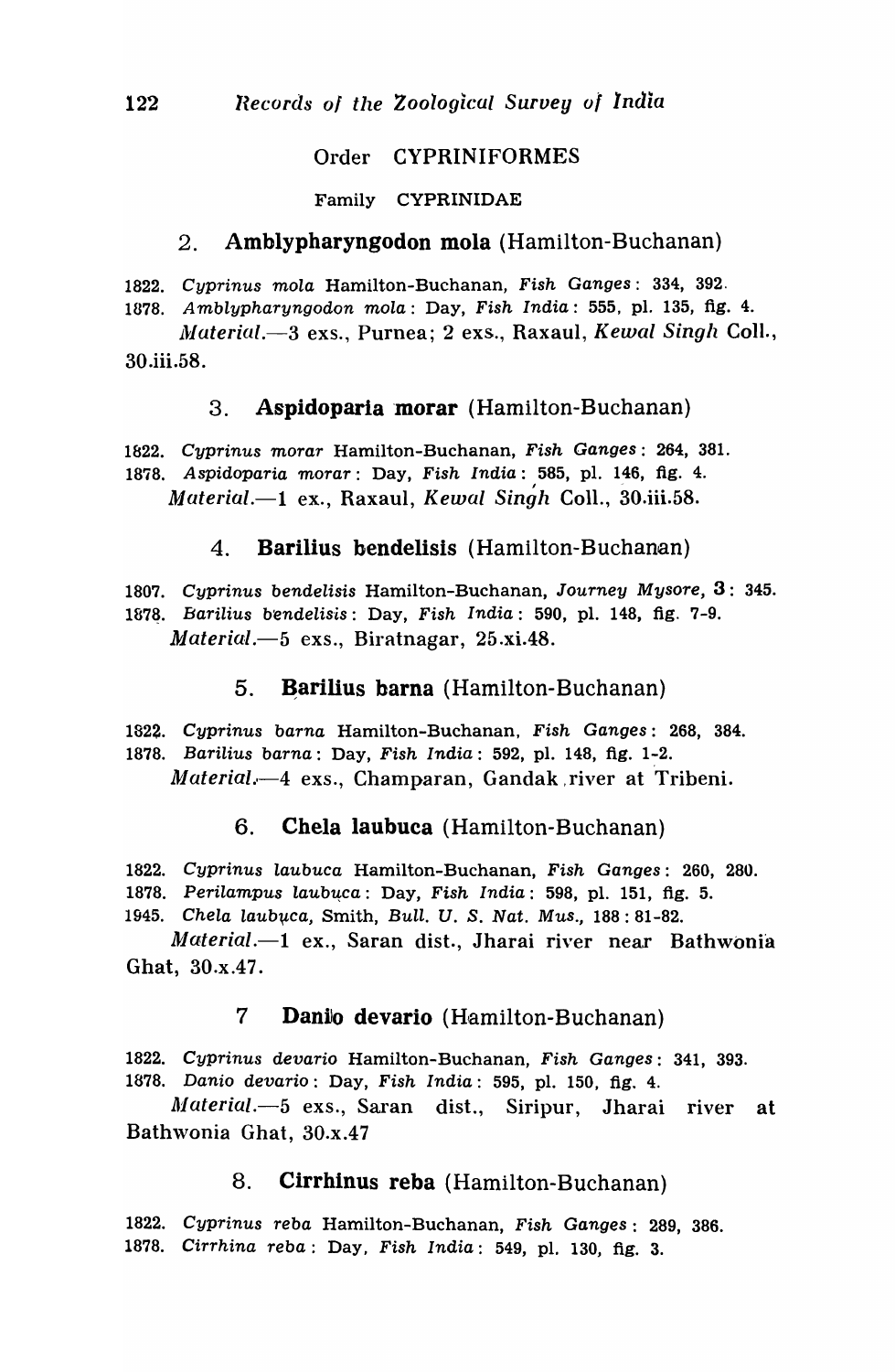*Material.·-5* exs., Darbhanga dist., Kamla river near Jainagar, 12.i.48; 2 exs., Raxaul, Kewal Singh CoIl., 30.iii.58.

## 9. Crossocheilus latius (Hamilton-Buchanan)

1822. Cyprinus latius Hamilton-Buchanan, Fish Ganges: 345, 393.

1878. Cirrhina latia Day, Fish India: 548, pI. 130, fig. 4.

Material. $-4$  exs., Nirmali, Kosi Survey, K. K. Tiwari Coll., 27.xi.47

## 10. Labeo rohita (Hamilton-Buchanan)

1822. Cyprinus rohita Hamilton-Buchanan, Fish Ganges: 301, 338. 1878. Labeo rohita: Day, Fish India: 538, pI. 127, fig. 4. *Material.*-2 exs., Patna State Survey.

## 11. Labeo dyocheilus (McClelland)

1839. Cyprinus dyocheilus McClelland, Indian Cyp.: 26, 330.

1878. Labeo dyocheilus: Day, Fish India: 540, pI. 130, fig. 1.

*Material.*-11 exs., Champaran dist., great Gandak near Tribeni.

## 12. Labeo gonius (Hamilton-Buchanan)

*1822.* Cyprinus gonius Hamilton-Buchanan, Fish Ganges: 292, 387. 1878. Labeo gonius: Day, Fish India: 537, pI. 127, fig. 1.

*Mluteriul.-2* exs., Purnea, 20.iii.1871.

# 13. Oxygaster bacaila (Hamilton-Buchanan)

1822. Cyprinus bacaila Hamilton-Buchanan, Fish Ganges: 235. 1878. Chela bacaila: Day, Fish India: 603, pI. 152, fig. 5.

*Material.*--1 ex., Purnea, 20.iii.1871; 4 exs., Nirmali, K. K. Tiwari ColI., 27 .xi.47; 1 ex-, Darbhanga dist., I{amla' river, Jainagar.

# 14. Puntius sopbore (Hamilton-Buchanan)

1822. Cyprinus sophore Hamilton-Buchanan, Fish Ganges: 310, 389. 1878. Barbus sophore: Day, Fish India: 566, pI. 143, fig. 4.

*Material.-3* exs., Darbhanga; 3 exs. Saran dist., Siripur. Jharai River, M. M. Mackenjie Coll., Oct.-Nov., 1910; 3 exs., Raxaul, *Kewal* Singh ColI., 30.iii.58.

Remarks.-In a few examples a dark spot at the base of dorsal. Dorsal 2/'7 and Lateral line scale 25.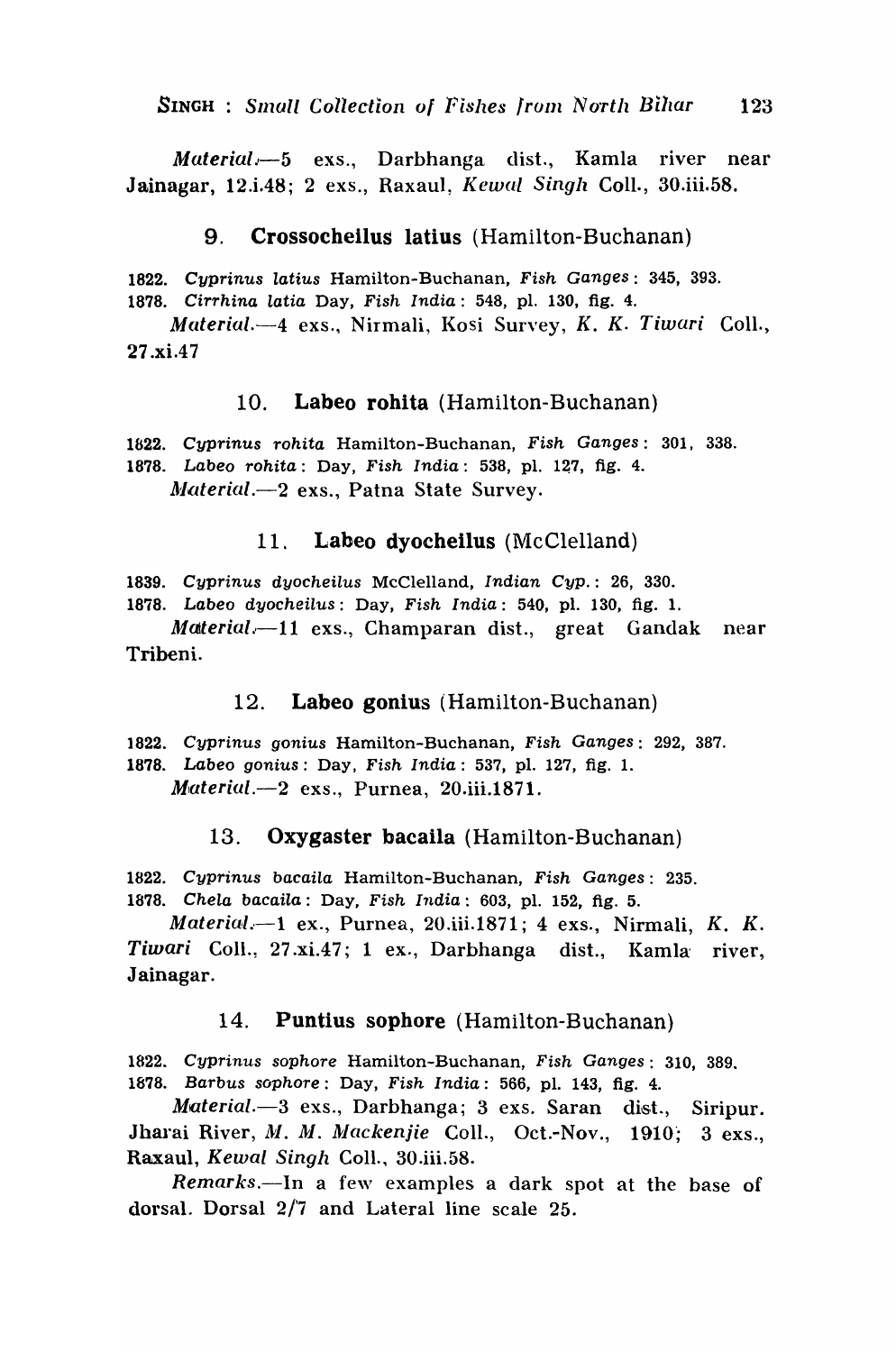### 15. Puntius sarana (Hamilton-Buchanan)

1822. Cyprinus sarana Hamilton-Buchanan, Fish Ganges: 319, 390. 1878. Barbus sarana: Day, Fish India: 560, pI. 136, fig. 2.

*Material.*--1 ex.; 2 exs., Kosi Survey, Nirmali, *K. K. Tiwari* Coll., 27.xi.47; 1 ex., Saran dist., Siripur, Jharai river at Bathwonia Ghat, 30.x.47.

### 16. Puntius pbutunio (Hamilton-Buchanan)

- 1822. Cyprinus phutunio Hamilton-Buchanan, Fish Ganges: 319, 390.
- 1878. Barbus phutunio: Day, Fish India: 578, pI. 145, fig. 4.

*Materia/ . .-13* exs., Saran dist., Jharai river at Gidaha Ghat,  $30.x.47$ ; 11 exs., Siripur, Bathwonia Ghat,  $30.x.47$ .

*Remarks.*—Bands present on body. Dorsal 2/4, anal 1/6 and lateral lines scales 21.

### 17 Puntius ticto (Hamilton-Buchanan)

1822. Cyprinus ticto Hamilton-Buchanan, Fish Ganges: 314, 389.

1878. Barbus ticto: Day, Fish India: 576, pI. 144, fig. 7.

*Material.*--1 ex., Saran Dist., Jharai river, 30.x.47.

### 18. Puntius chola (Hamilton-Buchanan)

1822. Cyprinus chola Hamilton-Buchanan, Fish Ganges: 312, 389. 1878. Barbus chola: Day, Fish India: 572, pI. 142, fig. 6.

*Material.-4* exs., Purnea, 20.iii.1B71.

### 19. Puntius gelius (Hamilton-Buchanan)

1822. Cyprinus gelius Hamilton-Buchanan, Fish Ganges: 320, 390. 1878. Barbus gelius: Day, Fish India: 577, pI. 145, fig. 3.

*Material.-2* exs., Saran Dist., Siripur, Jharai river, Bathwonia ghat, 30.x.47.

#### Family PSILORHYNCHIDAE

### 20. Psillorhynchus sucatio (Hamilton-Buchanan)

1822. Cyprinus sucatio Hamilton-Buchanan, Fish Ganges: 347, 393. 1878. Homaloptera bilineata: Day, Fish India: 526, pI. 121, fig. 8. *Material.*-1 ex., Kairna river, Kosi Dam.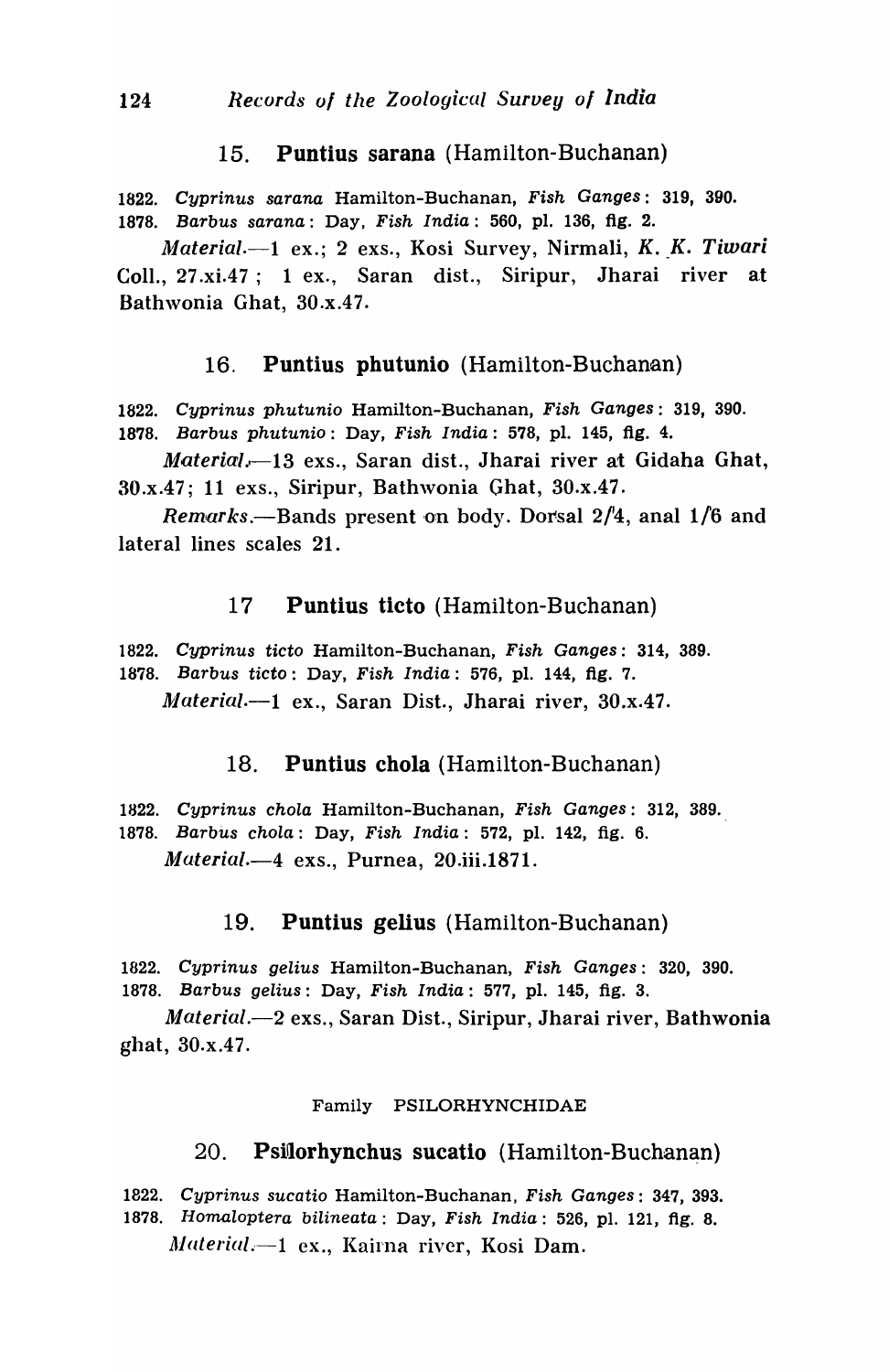#### Family COBITIDAE

#### 21 Lepldocephallchthys guntea (Hamilton-Buchanan)

1822. Cobitis guntea Hamilton-Buchanan, Fish Ganges: 353, 394.

1878. Lepidocephalichthys guntea: Day, Fish India: 609, pI. 155, fig. 4. *Alaterial.-5* exs., Saran dist., Jharai river at Bathwania

Ghat, 29.x.47; 12 exs., Mazaffarpur dist., Sitamarhi, Lakhandai river, 11.*i.*48; 10 exs., Darbhanga, Bagmati river, 5.*i.*48.

#### 22. Noemacheilus botia (Hamilton-Buchanan)

1822. Cobitis botia Hamilton-Buchanan, Fish Ganges: 350, 394.

1878. Noemacheilus botia: Day, Fish India: 614, pI. 156, fig. 5.

*Material.*-2 exs., Saran dist., Jharai river at Bathwonia Ghat, 30.x.47

Family BAGRIDAE

#### 23. Batasio tengara (Hamilton~Buchanan)

1828. Pimelodus tengara Hamilton-Buchanan, Fish Ganges: 176, 377. 1878. Gagata tengara: Day, Fish India: 493.

Material  $-1$  ex., Nirmali, K. K. Tiwari, Coll., 27.xi.47.

*Remarks.*—This solitary specimen has got larger maxillary barbels than the usual specimens.

### $24.$  Mystus vittatus (Bloch)

1797. Silurus vittatus Bloch, Ichth., pl. 371, fig. 2.

1878. Macrones vittatus: Day, Fish India: 448, pI. 98, fig. 3.

*Alaterial.-1* ex., Raxaul, Kewal *Singh* ColI., 30.iii.58.

### 25, Mystus bleekerl (Day)

1877. Macrones bleekeri Day, Fish India: 451, pI. 101, fig. 1.

 $Material - 3$  exs., Saran dist., Jharai river at Bathwonia Ghat, 30.x.47

### 26. Mystus cavasius (Hamilton-Buchanan)

1822. Pimelodus cavasius Hamilton-Buchanan, Fish Ganges: 203, 379. 1878. Macrones cavasius: Day, Fish India: 447, pI. 100, fig. 1.

*Material.-2* exs., Darbhanga, Kamla river, 12.1.48; 4 exs., Champaran dist., Narayani Gandak, 20.x.48,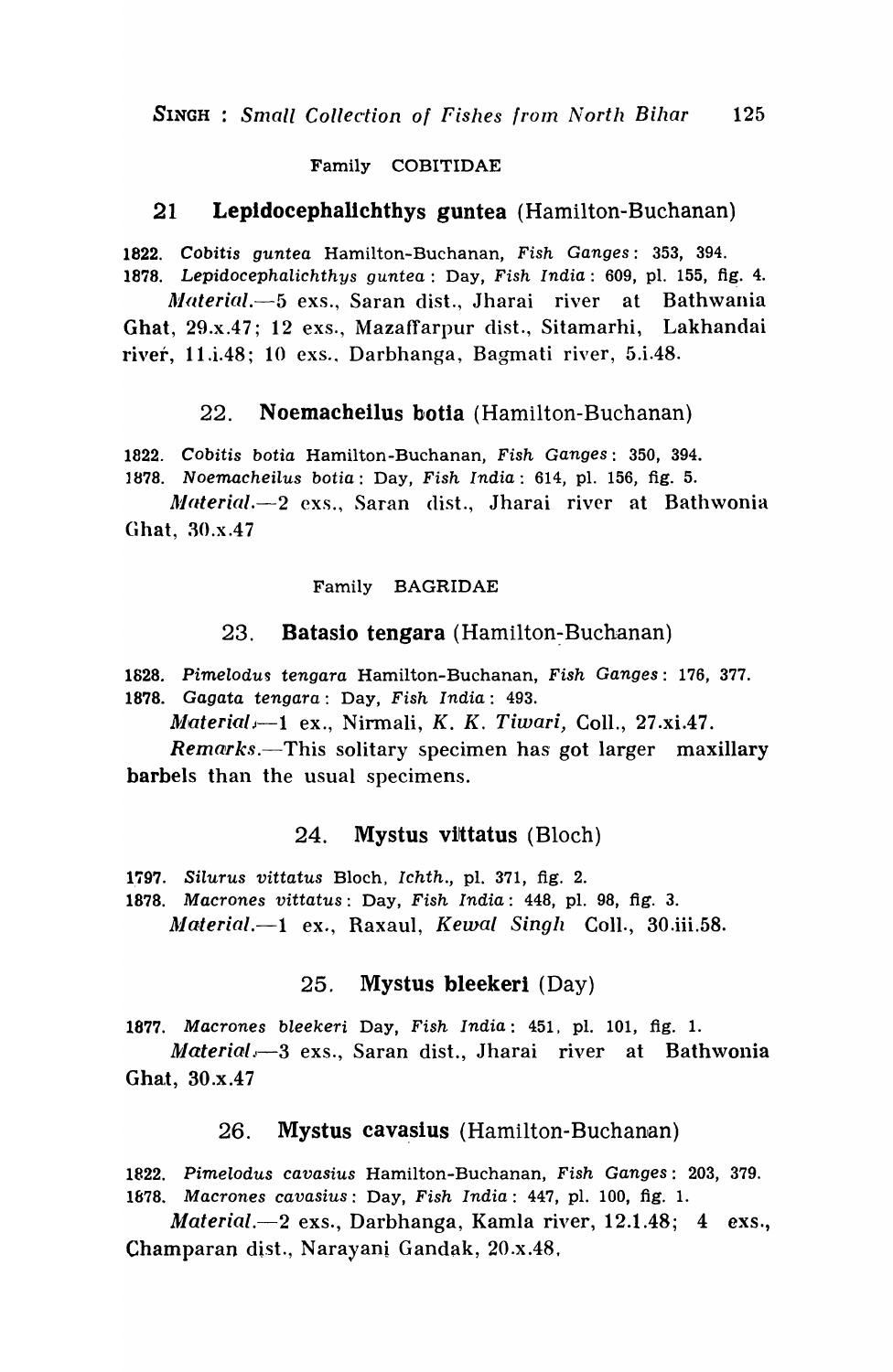## 27 Mystus tengara (Hamilton-Buchanan)

1822. Pimelodus tengara Hamilton-Buchanan, Fish Ganges: 183, 377. 1877. Macrones tengara: Day, Fish India: 447, pI. 101, fig. 5.

Material.-7 exs., Darbhanga dist., Jainagar, Kamla river, 12.i.48; 1 ex., Champaran dist., Raxaul.

## 28. Gagata cenia (Hamilton-Buchanan)

1822. Pimelodus cenia Hamilton-Buchanan, Fish Ganges: 174, 376.

1B77. Gagata cenia: Day, Fish India: 492, pI. 115, fig. 4.

 $Material. \rightarrow 2$  exs., Raxaul, Kewal Singh Coll., 30.iii.58; 1 ex., Champaran dist., Gandak at Tribeni.

#### Order PERCIFORMES

#### Family AMBASSIDAE

### 29. Chanda ranga Hamilton-Buchanan

*1822.* Chanda ranga Hamilton-Buchanan, Fish Ganges: 113, 371. 1877. Ambassis ranga: Day, Fish India: 51, pI. 15, fig. 6.

Material.-5 exs., Saran dist., Jharai river at Gidaha Ghat, 30.x.47; 2 exs., Jharai river at Bathwonia Ghat, 30.x.47; 4 exs., Siripur, Jharai river at Bathwonia Ghat, 29.x.47.

*\_Remarks.-The* younger examples of the species which measure less than 25 mm. have got elongated dorsal and caudal fins in comparison with the common specimens.

#### Family NANDIDAE

#### 30. Nandus nandus (Hamilton-Buchanan)

1822. Coius nandus Hamilton-Buchanan, Fish Ganges: 96.

1877. Nandus marmoratus: Day, Fish India: 129, pI. 32, fig. 1.

Material.-2 exs., Saran dist., Siripur, Jharai river at Bathwonia Ghat, 30.x.47; 2 exs., Bhagalpore, D. D. Mukarjee ColI., 16.xii,29.

## Family GOBIIDAE

# 31. Glossogobius giuris (Hamilton-Buchanan)

1822. Gobius giuris Hamilton-Buchanan, Fish Ganges: 51, 366. 1877. Gobius giuris: Day, Fish India: 294-95, pl. 67, fig. 1,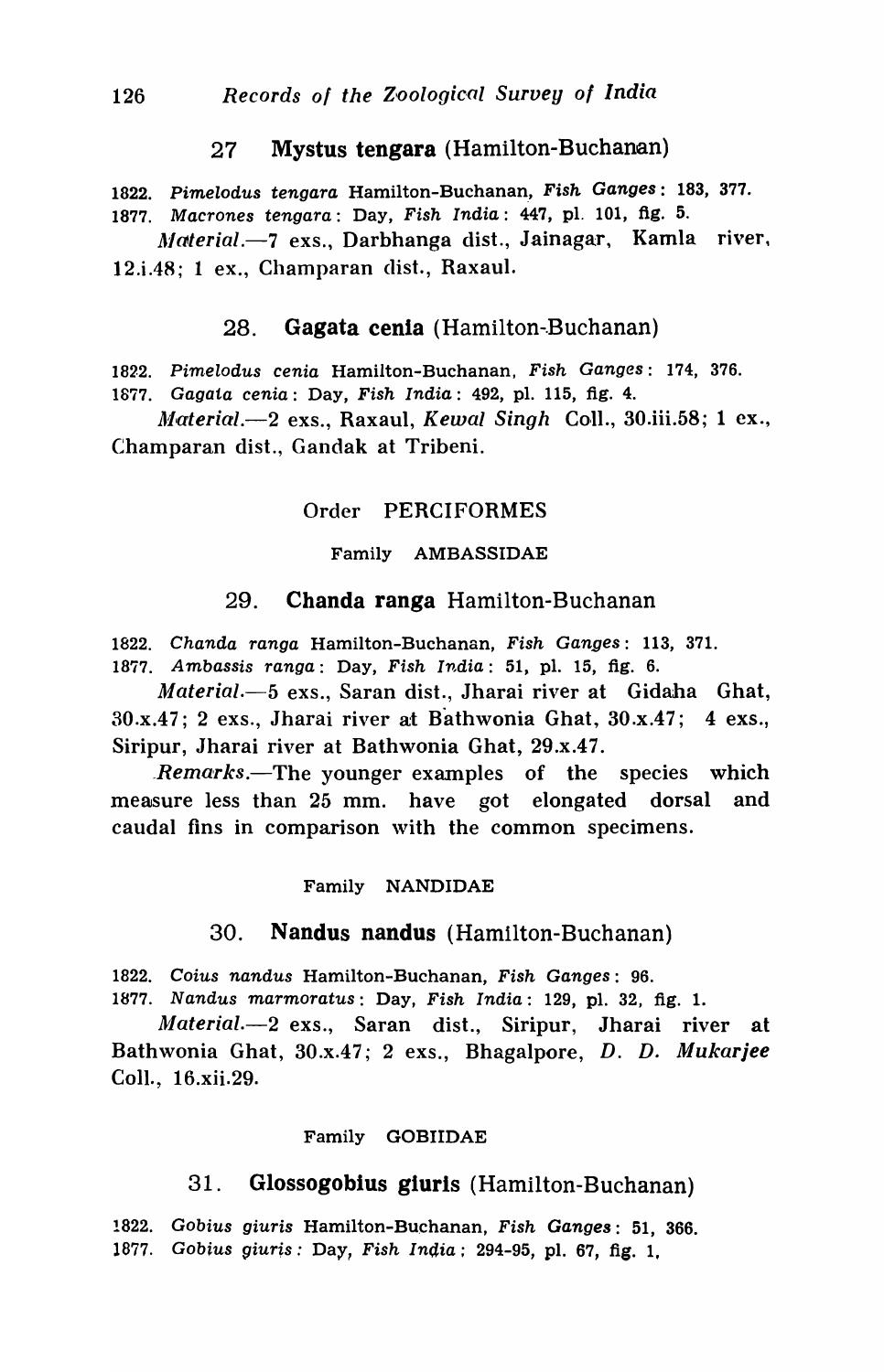*Material.-3* exs., Nirmali, *K. K. Tiwari* ColI., 27 .xi.47; 3 exs., Saran dist., Siripur, JhaTai river at Bathwonia Ghat, 2"9.x.47; 1 ex., Raxaul, *Kewall Singh* ColI., 30.iii.58.

#### Family OSPHRONEMIDAE

#### 32. Ctenops nobilis McClelland

1848. Ctenops nobilis McClelland, Calcutta J. nat. Hist., 5: 281.

1877. Osphromenus nobilis: Day, Fish. India: 373, pI. 78, fig. 5.

*Material.*-1 ex., Champaran dist., Betiah Lake, T *Afllckissack* ColI.

*Remarks.*-The depth of the body is less than the head length. A complete description is in press  $(J$  Bombay nat. Hist. Soc.).

## 33. Colisa fasciata (Bloch &! Schneider)

1801. Tricogaster fasciatus Bloch & Schneider, Ichthylogy: 164, T. 36. 1877. Tricogaster fasciatus: Day, Fish India: 375, pI. 78, fig. 6.

*Material.-6* exs., Saran dist., Jharai river at Bathwonia Ghat, 30.x.47; 3 exs., Champaran dist., Raxaul.

#### Family MASTACEMBELIDAE

### 34. Mastacembelus armatus (Lacépède)

1800. Macrognathus armatus Lacépède, Hist. Nat. Pois., 2: 283.

*1956.* Mastacembelus armatus: Sufi, *Bull. Raft.* Mus., Singapore, 27: 134-35, fig. 9.

*Material.-3* exs., Saran dist., Jharai river at Bathwonia Ghat, 30.x.47

*Remarks.*—In 2 specimens caudal is separate from the dorsal and distinctly notched from the anal rays. Total length is 5.3 times of head length.

### 35. Mastacembelus pancalus (Hamilton-Buchanan)

1822. Macrognathus pancalus Hamilton-Buchanan, Fish Ganges: 30, 364. *1956.* Mastacembelus pancalus: Sufi, *Bull.* Raft. Mus., Singapore, 27: 120, fig. 22.

*Materiai.-l* ex. Kamla river at Jainagar, 12.i.48; 1 ex., Saran dist., Gandak river,  $M. M.$  Mackenjee Coll., 22.ii.72; 5 exs., Saran dist., Jharai river at Bathwonia Ghat, 30.x.47; 1 ex.. Raxaul, 20.iii,58.